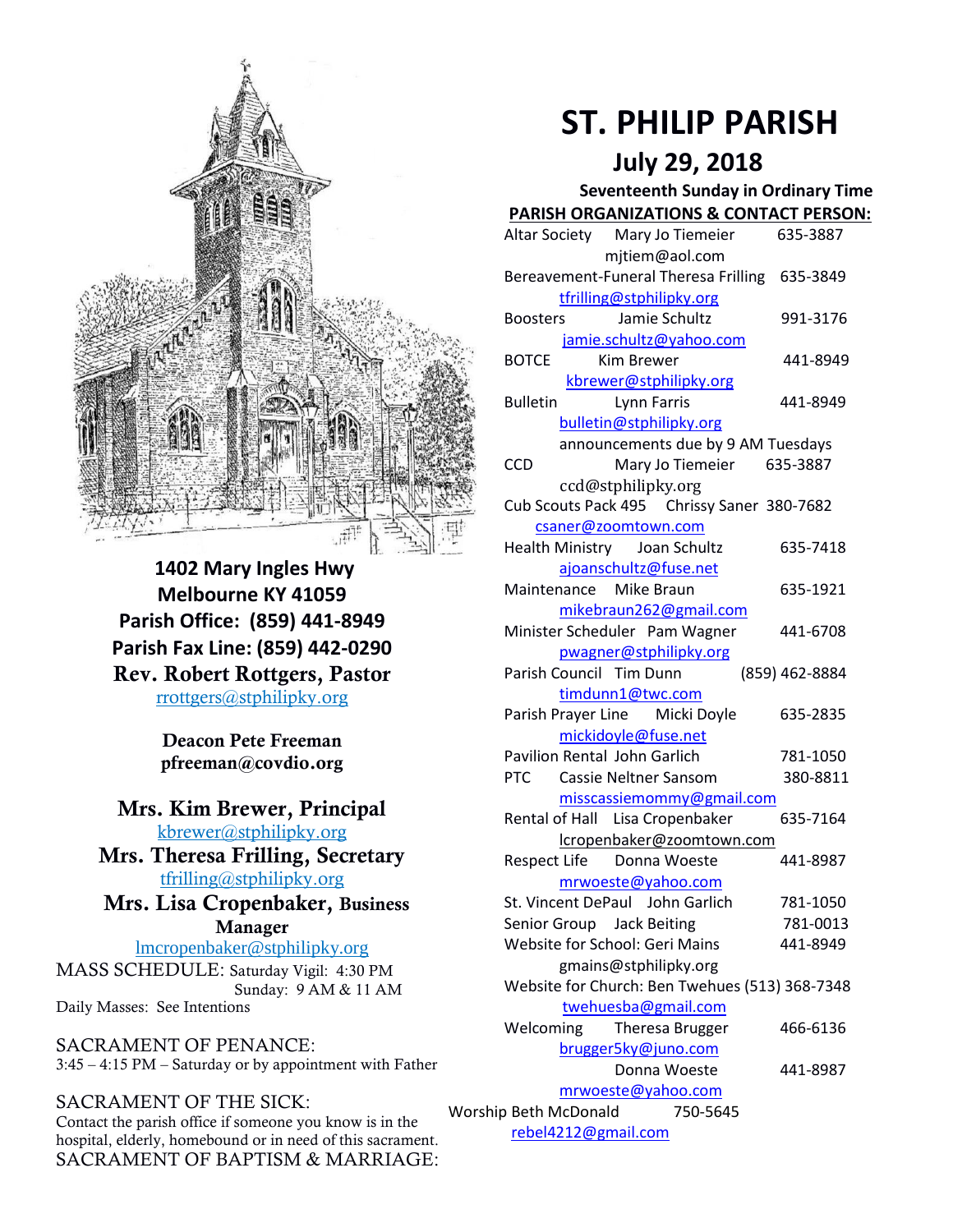#### **MASS INTENTIONS:**

**Saturday, July 28**  4:30 PM Paul & Helen Twehues

**Sunday, July 29**

9:00 AM Bill & Lucas Twehues 11:00 AM Betty Kling

**No Masses here on Tuesday, July 31 st and Wednesday, August 1st**

**Friday, August 3** 8:30 AM Al & Rita Schultz

**Saturday, August 4**  4:30 PM Gerald & Jim Case

#### **Sunday, August 5**

9:00 AM Deceased Members of The Gerhardstein Family 11:00 AM Stephanie Neltner & Robert Roll

## **STEWARDSHIP**

**Collection from July 15th:** \$4,440.50 Utility: \$190.00 Endowment: \$185.00 Norbert Frilling Fund: \$60.00

## THANK YOU FOR YOUR GENEROSITY!

#### *OTHERS FIRST* **– JULY:**

STILL TIME! Donations will be collected for Hosea House this month. Items needed: salt & pepper shakers, zip lock bags, umbrella/rain gear, canned fruit, heavy napkins, bleach, sugar/brown sugar, drink mixes and Tank Bus Passes. The mission of the Henry Hosea House is to provide food and nourishment for the bodies and souls of the men, women and children of the Northern Kentucky/Cincinnati area.

#### *OTHERS FIRST* **– AUGUST:**

In August we will be collecting items for the *Foundations for a Better Life* program at Life Learning Center. Here is a list of items they need: highlighters and single subject notebook w/o spiral (called composition notebooks they use for journals. Other items are: pencil sharpeners, single packs of scotch tape, glue sticks, ink pens and pencils, dry erase and flip chart markers. They also need magazines which they use for vision boards. The Life Learning Center is committed to building a caring and serving community by helping people learn, secure and sustain a better way of living through education and care support. (Most of these items are available very reasonably at back-to-school sales).

## **ALTAR FLOWERS:**

The flowers are in memory of Bill & Betty Moher.

#### **MEMORIAL FLOWERS FOR ALTAR:**

If you would like to donate flowers in memory of loved ones, each vase will cost \$25 (two vases will be on altar). You can choose to buy one or both vases. If interested in a specific weekend date, please call Theresa at the rectory (441-8949). Checks can be made out to *St. Philip* and on memo line, please put *memorial flowers.* 

#### **FLORENCE FREEDOM CATHOLIC FAITH NIGHT – AUGUST 9TH:**

Please join us on Thursday, August 9<sup>th</sup>, first pitch at 6:35 p.m. and gates open at 5:35 p.m. Dugout Section seats are \$12 each and Reserved Section seats are \$9 each. Each parish is required to make one collective order. Individual ticket orders will not be accepted. If you'd like more information, posters are posted in both entrances of church.

## **CCD RELIGION CLASSES BEGIN AUG. 19**

Our Sunday morning religion program grades 1-8 for children attending public school will begin August 19<sup>th</sup>. Class time is  $9:50 - 10:50$  a.m. We look forward to our returning students and we welcome any children new to our program. If you have any questions or wish to register a new student, you can contact Mary Jo Tiemeier at 859-635-3887 or [mjtiem@aol.com.](mailto:mjtiem@aol.com)

#### **SAVE THE DATE:**

The regional pro-life Mass (originally scheduled for July 31<sup>st</sup>) will be held on Tuesday, August 28<sup>th</sup> at St. Joseph Church, Camp Springs, at 7:00 p.m. All are welcome and encouraged to attend.

#### **TRAINING SESSION:**

On September  $24<sup>th</sup>$  there will be a training session for Eucharistic Ministers and Lectors at St. Mary in Alexandria. We can always use more ministers and readers and this will be good for any high school students at Brossart and New Cath. Please let the office know so we can get you on the approved list.

#### **ALEXANDRIA VOLUNTEER FIRE DEPT GOLF OUTING:**

This year's golf outing will benefit Will Clift. The date is August  $17^{th}$ , shotgun start at 9:00 a.m. \$300 preregistration per team of 4 golfers (due by August 10<sup>th</sup>). For more information, please contact the Fire Dept (635.5991).

**The hand of the Lord feeds us; he answers all our needs.**